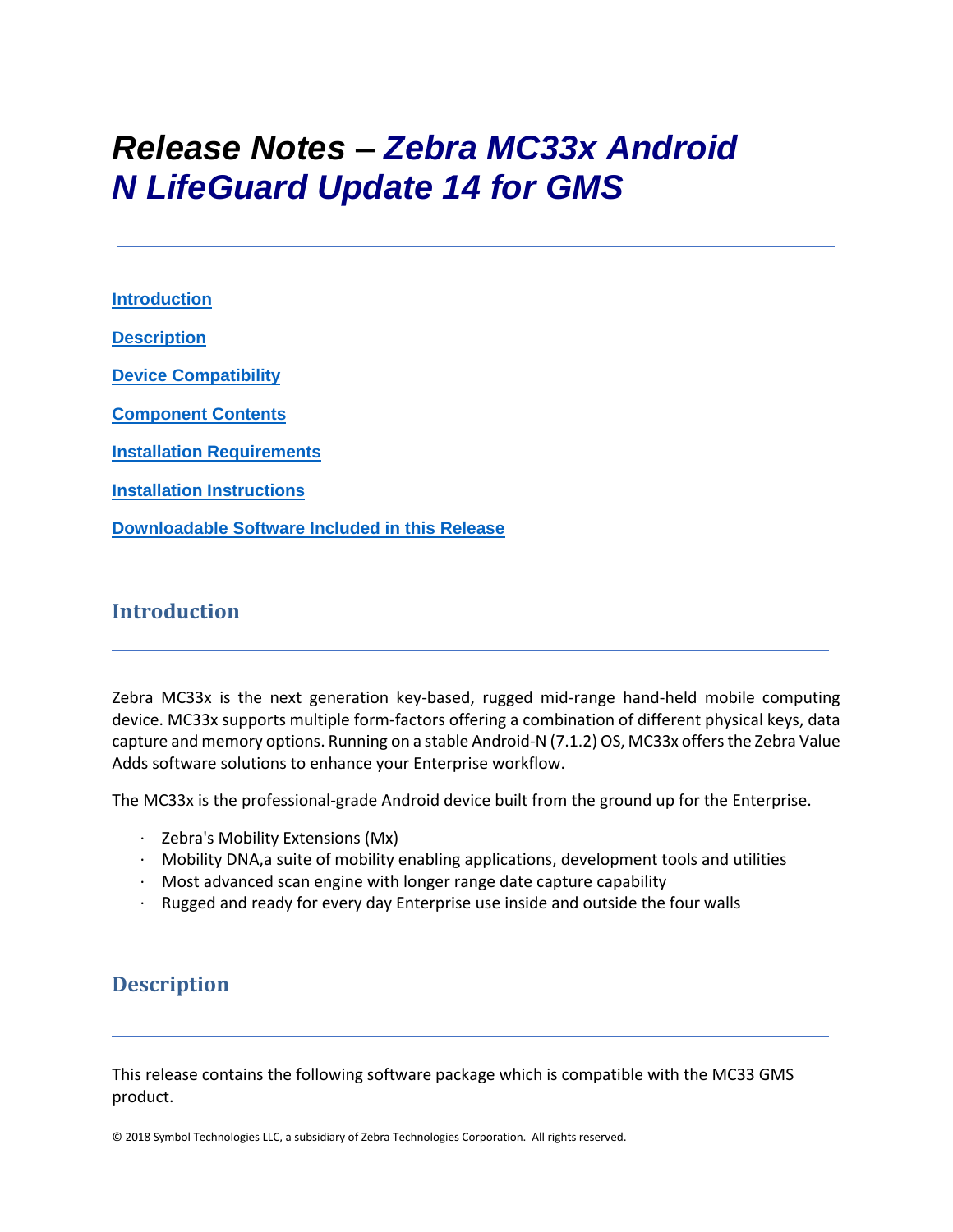LifeGuard patches are cumulative and include all previous fixes that are part of earlier patch releases.

## <span id="page-1-0"></span>Component Contents

| <b>Component / Description</b> | <b>Version</b>                                                                                                                                    |  |
|--------------------------------|---------------------------------------------------------------------------------------------------------------------------------------------------|--|
| <b>Product Build Number</b>    | 01-01-49.00-NG-U14-STD                                                                                                                            |  |
| <b>Android Version</b>         | 7.1.2                                                                                                                                             |  |
| <b>Linux Kernel</b>            | 3.10.84                                                                                                                                           |  |
| <b>Android SDK Level</b>       | 25                                                                                                                                                |  |
| Platform                       | QC8956                                                                                                                                            |  |
| <b>Bluetooth Stack</b>         | 1.1                                                                                                                                               |  |
| <b>Flash Size</b>              | 32GB                                                                                                                                              |  |
| <b>RAM Size</b>                | 4GB                                                                                                                                               |  |
| Scanning                       | 19.11.37.1                                                                                                                                        |  |
| <b>DataWedge</b>               | 7.0.4                                                                                                                                             |  |
| <b>EMDK</b>                    | 7.0.0.2000                                                                                                                                        |  |
| MXMF / OSX                     | MXMF-8.2.3.1 / QCT.71.7.8                                                                                                                         |  |
| Enterprise Keyboard (EKB)      | 1.9.0.9                                                                                                                                           |  |
| WiFi                           | FUSION_BA_2_10.0.1.019<br>Application: BA_2_10.0.0.011_N<br>Radio: BA_2_10.0.3.018_N<br>Middleware: BA_2_10.0.1.012_N<br>Firmware: 7.35.205.8 (r) |  |
| <b>PTT</b>                     | 3.1.35                                                                                                                                            |  |
| Touch FW                       | N/A                                                                                                                                               |  |
| <b>RxLogger Utility</b>        | 5.4.10.0                                                                                                                                          |  |
| B <sub>2</sub> M               | N/A                                                                                                                                               |  |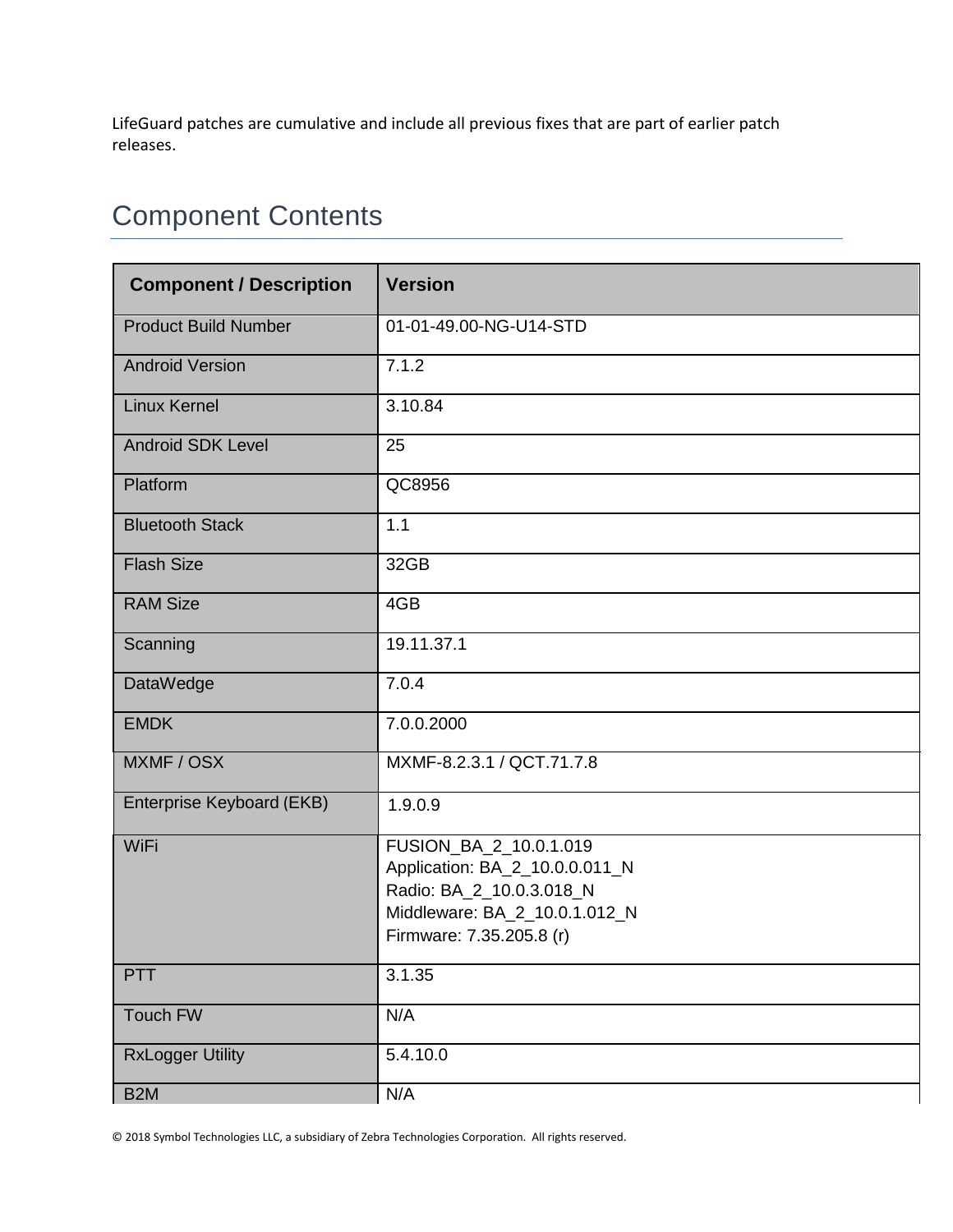| <b>Bluetooth Pairing Utility</b>                                                | 3.11                                                                                                                                              |  |
|---------------------------------------------------------------------------------|---------------------------------------------------------------------------------------------------------------------------------------------------|--|
| <b>Zebra Data Services</b>                                                      | 1.0.0.1002                                                                                                                                        |  |
| <b>File Browser</b>                                                             | 1.19.1.5                                                                                                                                          |  |
| <b>Stage Now</b>                                                                | 3.1.1.1019                                                                                                                                        |  |
| <b>App Gallery</b>                                                              | 3.0.1.7                                                                                                                                           |  |
| <b>User Guide</b>                                                               | N/A                                                                                                                                               |  |
| Sensors (Accel, Gyro)                                                           | 2061000, 2061000                                                                                                                                  |  |
| <b>MobiControl</b>                                                              | N/A                                                                                                                                               |  |
| Zebra Volume Control (ZVC)                                                      | 2.0.0.16                                                                                                                                          |  |
| <b>Battery Manager</b>                                                          | 1.3.8                                                                                                                                             |  |
| ActiveEdge                                                                      | 2.5.16                                                                                                                                            |  |
| WorryFreeWiFi (SmartMU)                                                         | 3.0.2                                                                                                                                             |  |
| SimulScan Demo App (only on<br>Imager input on SE4750/SE4850<br>configurations) | 3.0.2                                                                                                                                             |  |
| SimulScan Engine (only on<br>Imager input on SE4750/SE4850<br>configurations)   | 2.0.3                                                                                                                                             |  |
| <b>Device Central</b>                                                           | 2.0.17.0                                                                                                                                          |  |
| Zebra Software License Manager 3.1.1                                            |                                                                                                                                                   |  |
| Audio                                                                           | 0.24.0.0                                                                                                                                          |  |
| Diagnostic Tool                                                                 | 1.16.0.1                                                                                                                                          |  |
| <b>OEM Config</b>                                                               | 8.1.0.9                                                                                                                                           |  |
| <b>FingerPrint</b>                                                              | Zebra/MC33/MC33:7.1.2/01-01-49.00-NG-U14-STD/110:user/release-<br>keys<br>Zebra/MC33/MC33C:7.1.2/01-01-49.00-NG-U14-<br>STD/110:user/release-keys |  |
| <b>Security Patch Level</b>                                                     | December 01, 2018                                                                                                                                 |  |
| <b>GMS Version</b>                                                              | $7.1 - r8$                                                                                                                                        |  |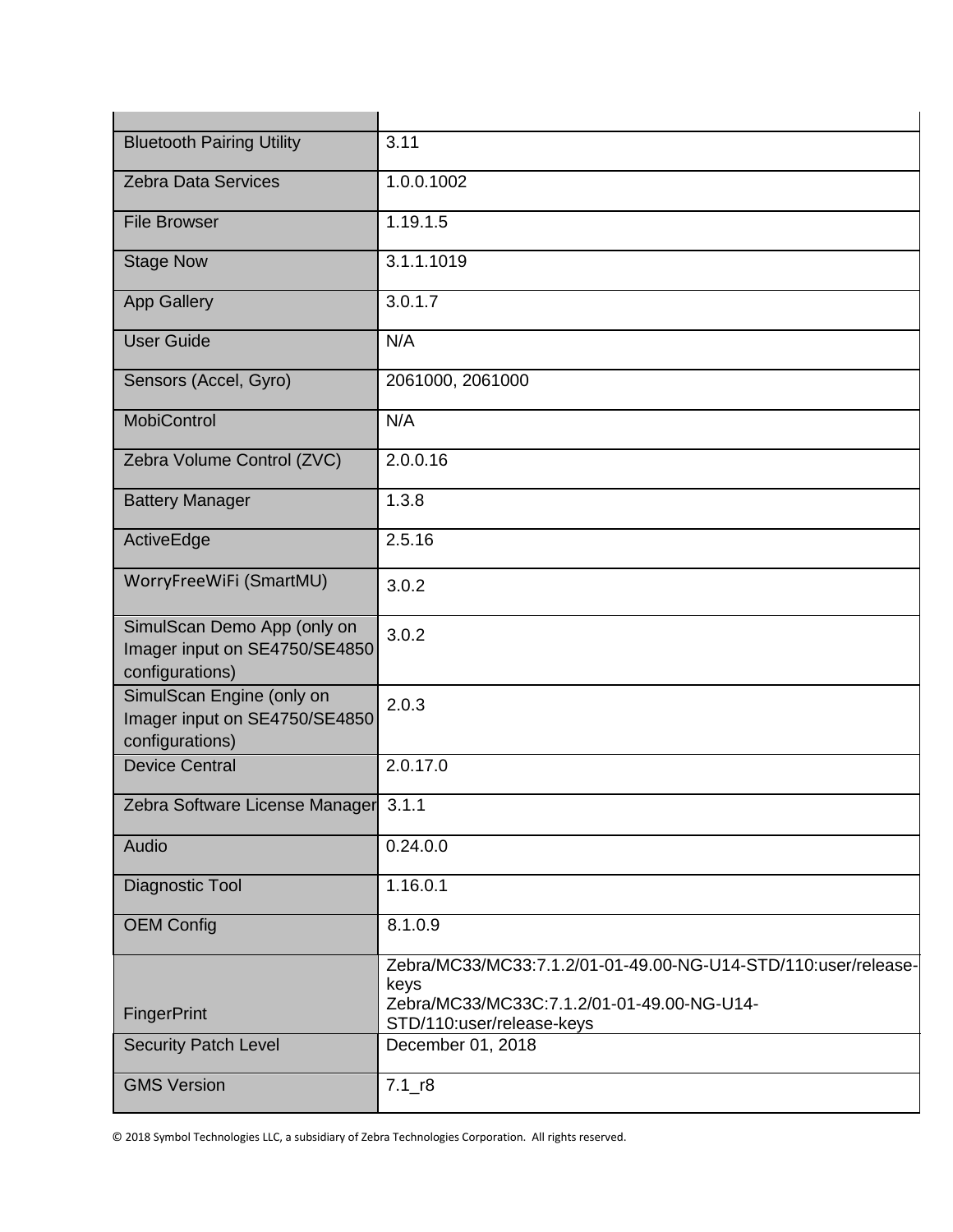#### **1. CFE v14 Updates:**

- ❖ CFE\_ATLAS\_01-01-49.00-NG-U14-STD.zip (GMS)
- 1. **Android Security Patch Level:** December 1, 2018 Use the link below to see the Android Security bulletin for more information: <https://source.android.com/security/bulletin/>
- 2. SPR35256 Resolved an issue causing NTP synchronization failure.
- 3. SPR35065 Resolved an issue to include the correct EXIF orientation tag data, in the jpeg image capture by camera.
- 4. SPR34861 Resolved an issue wherein earlier versions of velocity app installation (1.x) was not persisting after reboot.

### **2. CFE v13 Updates:**

- ❖ CFE\_ATLAS\_01-01-49.00-NG-U13-STD.zip (GMS)
- 1. **Android Security Patch Level:** November 1, 2018 Use the link below to see the Android Security bulletin for more information: <https://source.android.com/security/bulletin/>
- 2. MX, StageNow, EMDK, Datawedge, Enterprise keyboard component updates: **Note**: For detailed release notes, please refer [http://techdocs.zebra.com](http://techdocs.zebra.com/)
	- o MX: 8.2.3.1
		- a. SPR35665 Resolved an issue wherein Google keyboard settings are not persisting through a reboot when configured directly after factory reset.
		- b. SPR34771 Resolved a synchronization issue in Mx.
	- o StageNow client: 3.1.1.1019
	- o EMDK: 7.0.0.2000
	- o DataWedge: 7.0.4
	- o Enterprise Keyboard: 1.9.0.9
		- a. SPR35603 Fixed an issue wherein Enterprise Keyboard was disappearing when an external keyboard was connected.
- 3. SPR35286 Resolved issue where alpha keys do not work properly on 29-key keyboard in certain applications.
- 4. SPR35692 Fixed an issue where it was not possible to disable "Show virtual keypad" from "Settings / Languages & Input / Physical Keyboard".
- 5. Added enable/disable Settings drawer feature implementation in OSX.
- 6. B2M client included in disabled mode.
- **3. CFE v12 Updates:**
	- $\div$  CFE\_ATLAS\_01-01-49.00-NG-U12-STD.zip (GMS)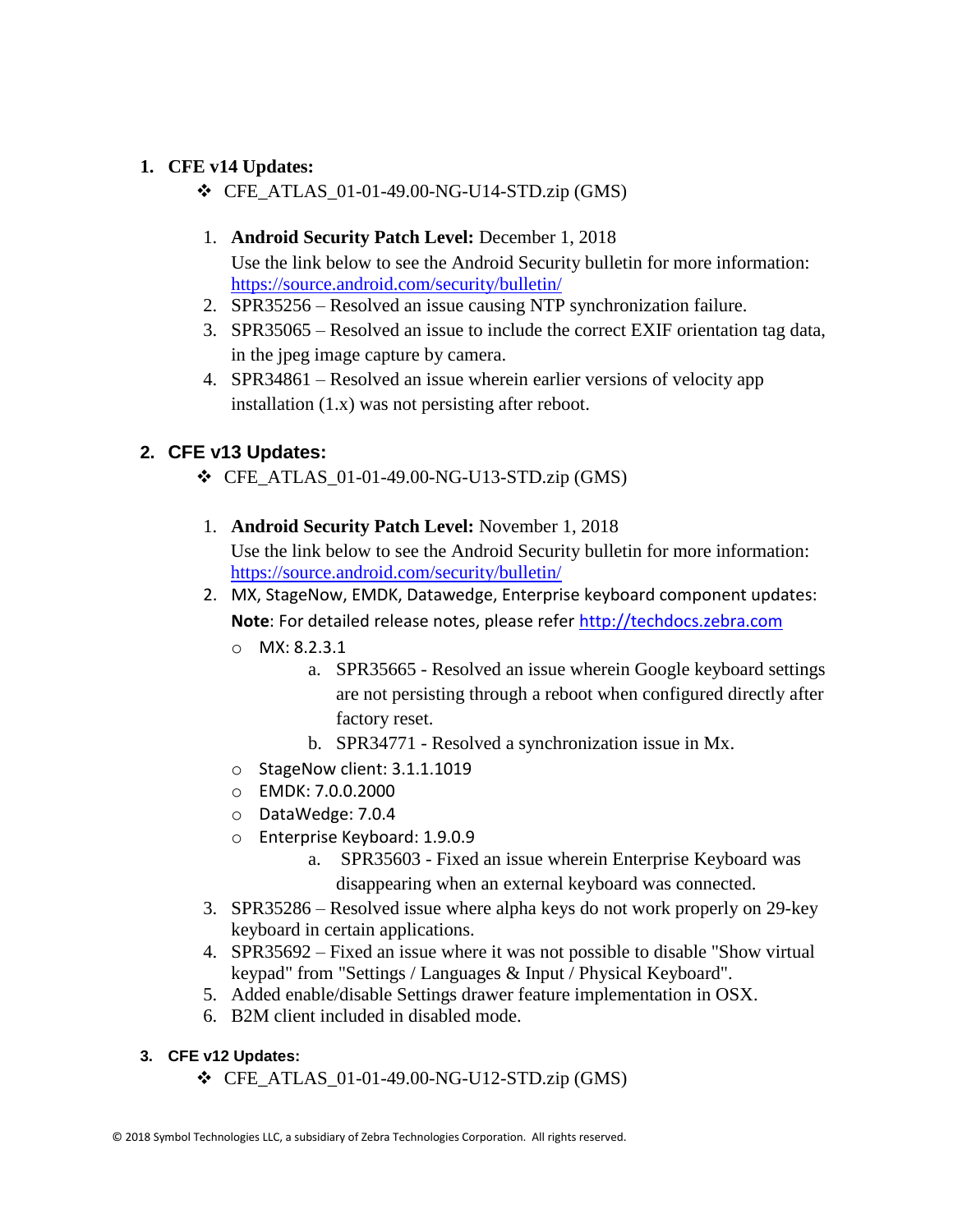#### 1. **Android Security Patch Level:** October 1, 2018

Use the link below to see the Android Security bulletin for more information: <https://source.android.com/security/bulletin/>

- 2. Updated below mentioned components:
	- o WiFi: FUSION\_BA\_2\_10.0.3.019:
		- a. Enable/Disable FAPI support to turn ON/OFF hotspot via CSP.
		- b. SPR34760 Resolved an issue wherein the device was unable to reconnect after some idle hours in low coverage.
		- c. Enable/Disable Captive Portal Support.
	- o SmartMU: Version 3.0.2:
		- a. SmartMU app name change to WorryFreeWiFi
	- o Device Central: Version 2.0.17.0
	- o Scanning Framework: Version 19.11.37.1
		- a. SPR34484 Resolved an issue wherein exceptions were not thrown when multiple apps try to open scanner instance without earlier instance being released.
- 3. SPR34300 Added Auto Screen Rotation to Lock screen.
- 4. SPR35090 Resolved an issue wherein disabling captive portal detection was not working.
- 5. SPR35065 Resolved an issue to include the correct EXIF orientation tag data in the jpeg image capture by camera.
- 6. SPR35462 Fixed an issue wherein keyboard selection notification was being shown on hard keypad devices.
- 7. SPR35216 Resolved an issue where Proxy Auto Config (PAC) did not work properly following stops/restarts of the PacService
- 8. SPR35188 Disabled QC Quick Charge 3.0 which allows the device to charge at 9v (since many 3rd party cables are rated for only 5v use).
- 9. SPR34978 Resolved an issue wherein the device was unable to set private apn through EMDK or StageNow.
- 10. SPR35021 Resolved an issue where Auto PAC Proxy settings are not preserved after Android desert update.
- 11. Added new APN for Telstra-M2M.

#### **4. CFE v11 Updates:**

- ❖ CFE\_ATLAS\_01-01-49.00-NG-U11-STD.zip (GMS)
- 1. **Android Security Patch Level:** September 1, 2018

Use the link below to see the Android Security bulletin for more information: <https://source.android.com/security/bulletin/>

- 2. Updated below mentioned components:
	- o Enterprise Keyboard: Version 1.9.0.4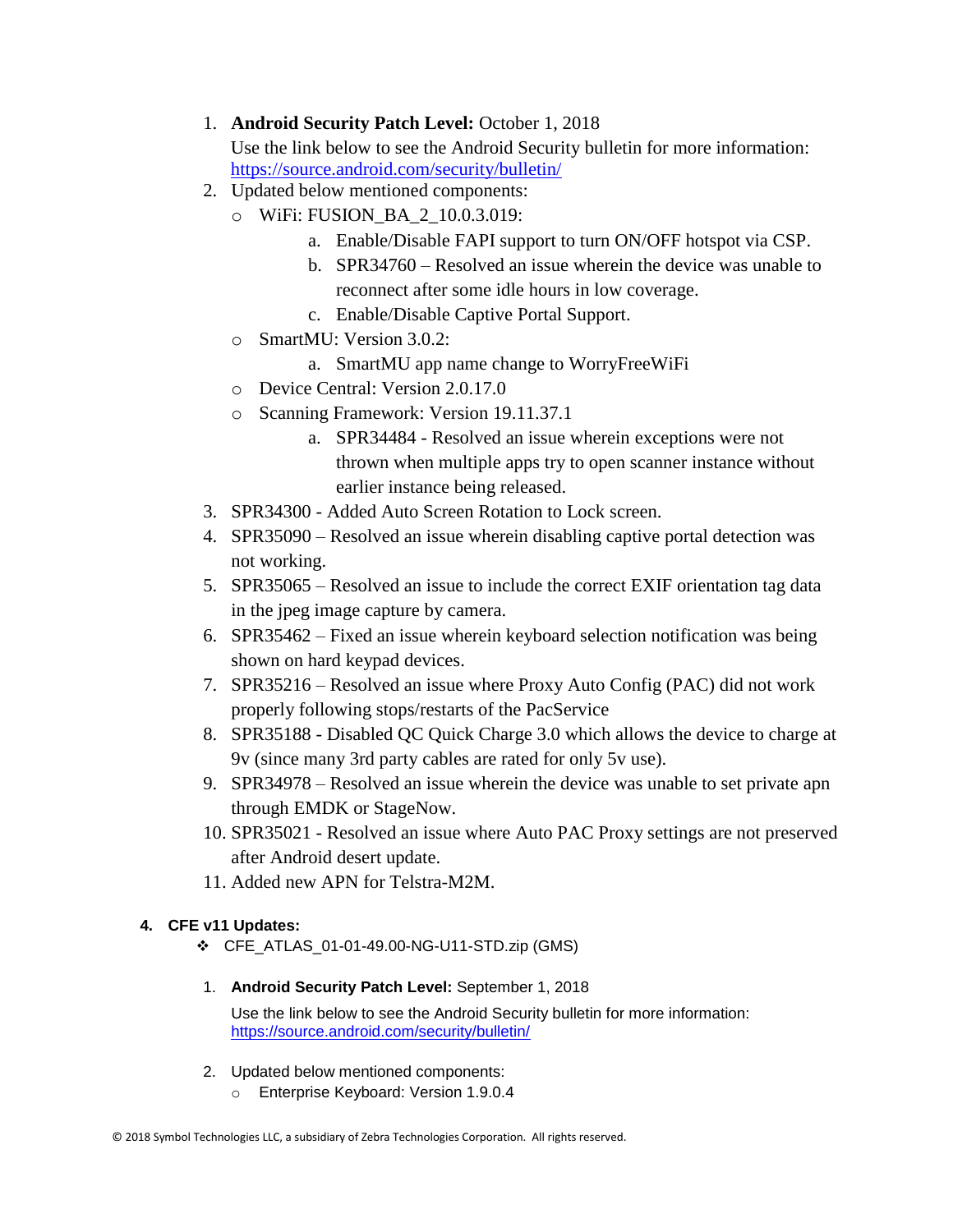- o Diagnostic Tool: Version 1.16.0.1
- o OEMConfig: Version 8.1.0.9
- o Device Central: Version 2.0.11.0
- o Zebra Software License Manager: Version 3.1.1
- o Zebra Data Services: Version 1.0.0.1002
- 3. MX, StageNow, EMDK, Datawedge component updates:

**Note:** For detailed release notes, please refer [http://techdocs.zebra.com](http://techdocs.zebra.com/)

- o MX: Version 8.1.0.10
	- a. SPR34716 Resolved an issue wherein the MX was getting killed by Backup manager and didn't restart properly.
- o StageNow: Version 3.1.1.1018
- o EMDK: Version 6.10.12.1312
- o Datawedge: Version 6.9.49
	- a. SPR34429 Resolved an issue wherein DataWedge failed to load "default Profile0".
	- b. SPR34614 Resolved an issue in DataWedge wherein scanner could not be enabled due to quick enabling and disabling of scanner through Intents.
	- c. SPR34972 Implemented new parameters in scanner input plugin API so that the API takes considerable less time to suspend/reenable of the scanner
- 4. CVE-2018-5383 was corrected preventing unauthenticated BT pairing.
- 5. SPR34716 Resolved an issue wherein the MX was getting killed by Backup manager and didn't restart properly.
- 6. Included Zebra Software License Manager v3.1.1.
- 7. Added LEAP Profile support.
- 8. Data Analytics changes:
	- o DataAnalytics has been renamed to Zebra Data Service.
	- o DAInBuiltDCA has been renamed to Zebra Data Service Plugin.
	- o SettingsEULA has been renamed to Zebra Data Services.
	- o In this release, the ZDS-EULA pop up during configuring the device, can be automatically skipped if the device is configured for Device Owner mode or when SUWBypass is used.
	- $\circ$  DO mode configuration mechanism includes NFC bump, QR code, AFW# and Zero touch.
	- o SUW Setup Wizard Bypass can set with PowerMgr CSP.
	- $\circ$  On Automatic skipping of Zebra EULA, Zebra's default settings and data collection rules will be configured on the device.

#### **5. CFE v10 Updates:**

- ❖ CFE\_ATLAS\_P10\_NG\_01-01.49.zip (GMS)
- 1. **Android Security Patch Level:** August 1, 2018

Use the link below to see the Android Security bulletin for more information: <https://source.android.com/security/bulletin/>

- 2. Updated below mentioned components:
	- o OSX Version QCT.71.7.7.1
	- o Scanning Framework Version 19.11.37.0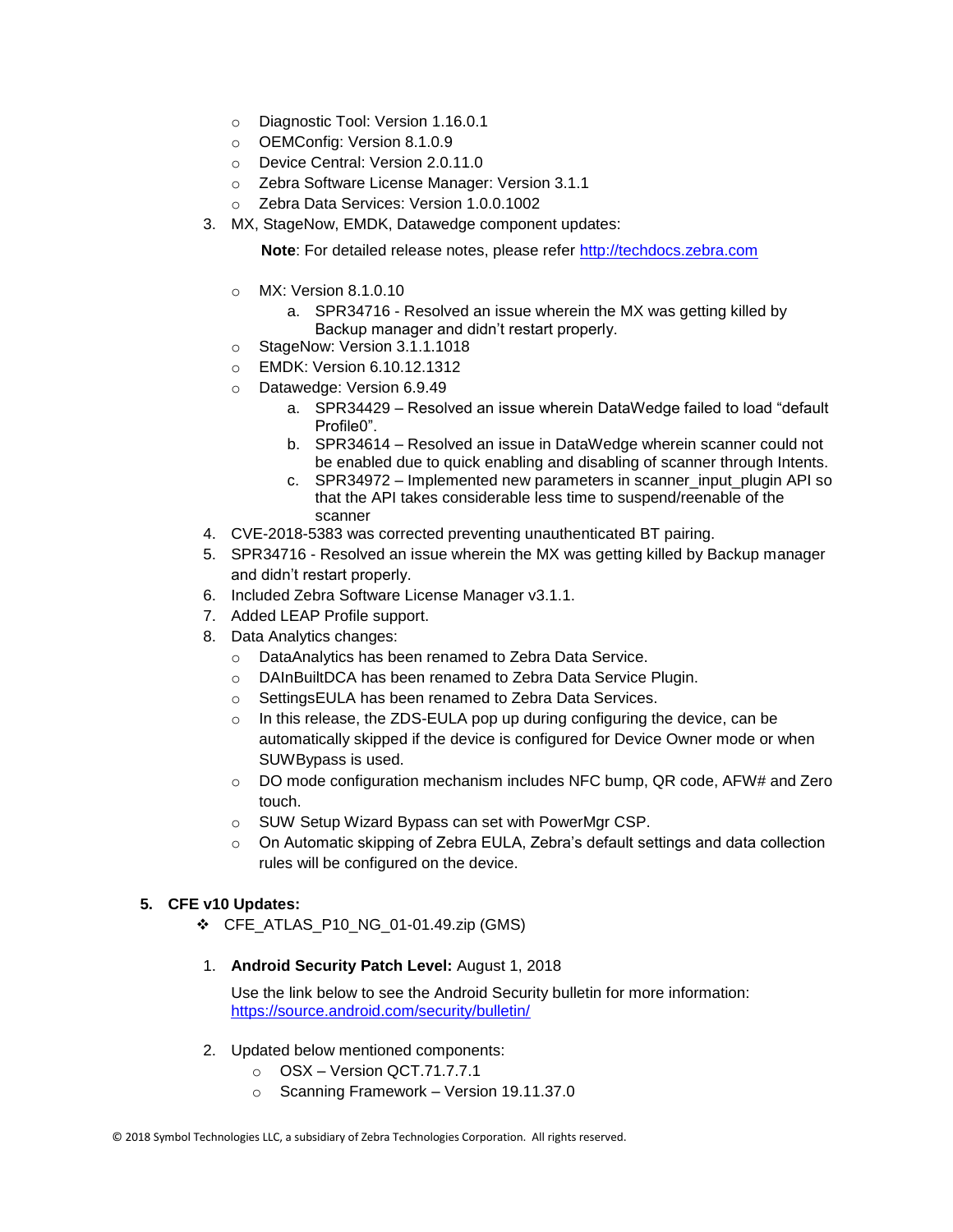- 3. SPR34695 Resolved an issue wherein Google play protect setting was not persisting across reboot.
- 4. SPR35062 Resolved an issue wherein setting Default Launcher was failing when more than one third party launcher was installed in the device.
- 5. SPR34648 Resolved an issue where malformed DHCP Option 150 (TFTP Server Address) was passed during DHCP exchange.
- 6. SPR34445 Resolved an issue wherein scanner exceptions were observed while scanning DATAMATRIX barcodes using DS3678 scanner resulting in scanner beam failures.
- 7. SPR34310 Resolved an issue where in CANCELREAD API was not working when Continuous Mode was enabled.
- 8. SPR34757 Resolved an issue where DHCP Option 42 (NTP servers) has more entries than expected.
- 9. SPR34046 Resolved an issue wherein there were Bluetooth scanner disconnections noticed while audio was being played simultaneously on BT headset.

#### **6. CFE v9 Updates:**

- ❖ CFE\_ATLAS\_P09\_NG\_01-01.49.zip (GMS)
- 1. **Android Security Patch Level:** July 1, 2018 Use the link below to see the Android Security bulletin for more information: <https://source.android.com/security/bulletin/>
- 2. Updated below mentioned components:
	- $\circ$  MX Version 8.0.2.0
	- o EKB Version 1.8.0.8
	- o StageNow Client Version 3.0.1.1038
	- o DataWedge Version 6.8.54
	- o WiFi FUSION\_BA\_2\_10.0.1.019\_N
	- o SmartMU Version 3.0.1
	- o OSX Version QCT.71.7.7.0
	- o DataAnalytics Version 3.3.0.1113
- 3. After an upgrade from non-EULA to EULA BSP, the Data Analytics Engine (DAE) upgrades to v3.3.0.1113 and takes about 35 secs to initialize for the first time. During this time the Settings->Zebra (EULA) page will show the default status of Device Data toggle button as enabled until initializing is complete.
- 4. Audio Optimization resulting in a 75% reduction is buffering between HAL and ALSA in both the RX and TX leg of a VoIP Call reducing device's contribution to the mouth to ear delay significantly. Impact is to VoIP use case only on all SKU's.
- 5. SPR34894 Fixed an issue in DataWedge wherein scanner could not be enabled due to quick enabling and disabling of scanner through Intents.
- 6. SPR34743 Keyboard configuration properties has been changed for software keyboard pop up scenario.
- 7. SPR34906 Resolved an issue wherein device used to get stuck in the boot up screen on Velocity app installed devices.
- 8. SPR33599 Resolved an issue wherein few system apps were being disabled after Applock whitelist mode was enabled.
- 9. SPR33818 Fixed an issue wherein certain decoder type values were not persisting across a scanner enable/disable cycle.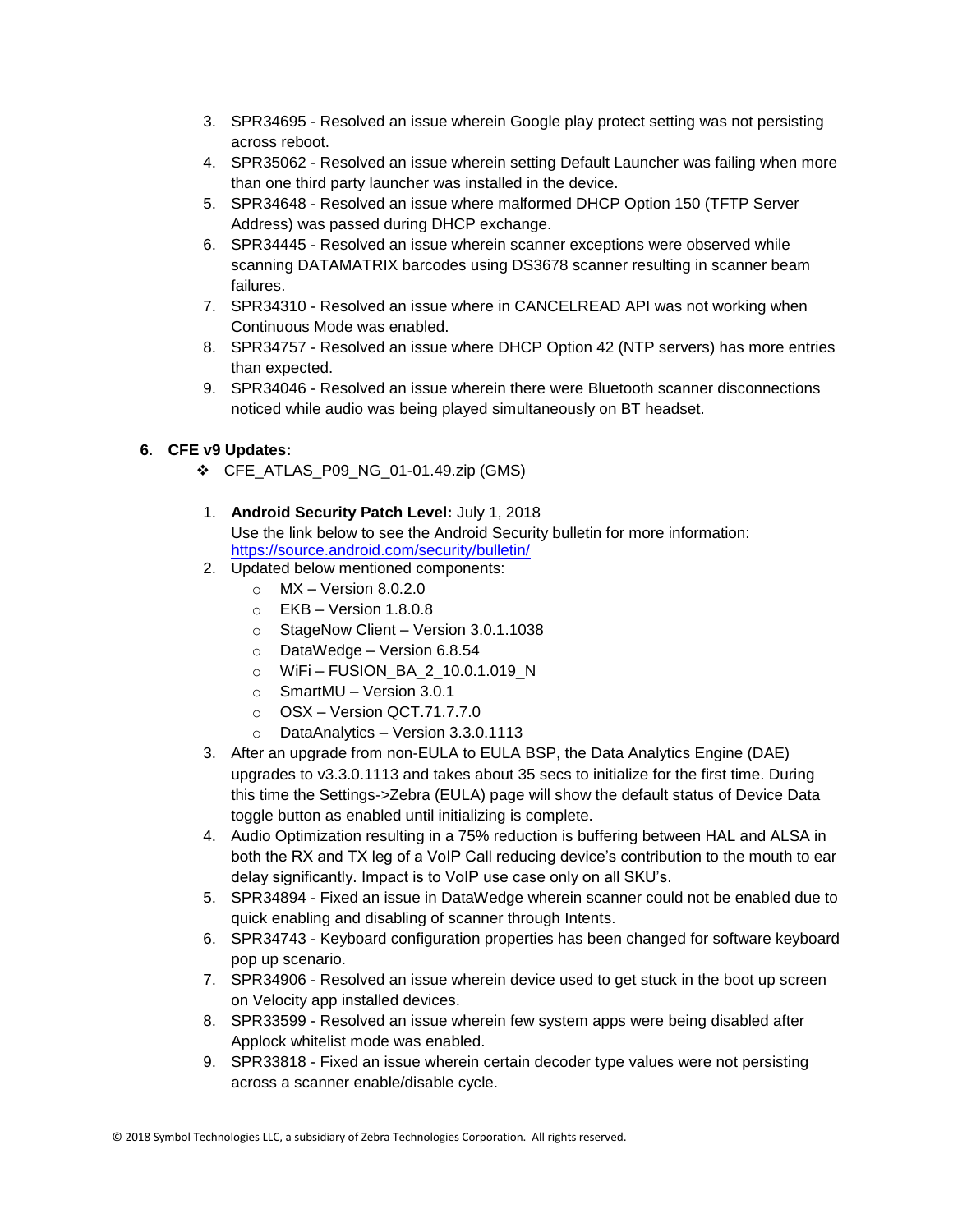- 10. SPR34267 Resolved an issue wherein user was not able to enable USB debugging option using StageNow.
- 11. SPR33639 Resolved an issue wherein the customer app install and launch during device sleep state and device stop emitting scan beam after awake from suspend.
- 12. SPR34614 Resolved an issue in DataWedge wherein scanner could not be enabled due to quick enabling and disabling of scanner through Intents.
- 13. SPR33920 Resolved an issue wherein devices failed to connect to WLAN network if the country selection is set to Japan.
- 14. SPR34717 Added support for new method of creating the Applock Whitelist.
- 15. SPR34346 Resolved an issue wherein Velocity app installation was not persisting after reboot.
- 16. SPR34888 Resolved an issue wherein user could not launch Key Programmer in Settings App.
- 17. SPR34595 Resolved an issue wherein Storage Card path was inaccessible through StageNow.

#### **7. CFE v8 Updates:**

- ❖ CFE\_ATLAS\_P08\_NG\_01-01.49.zip (GMS)
- 1. **Android Security Patch Level:** June 1, 2018 Use the link below to see the Android Security bulletin for more information: <https://source.android.com/security/bulletin/>
- 2. Resolved an issue wherein KeyProgrammer fails to open via Device settings.
- 3. Build Number format has been updated.
- 4. Added First Api Level property for MC33 and VC80x products.

#### **8. CFE v7 Updates:**

- $\div$  CFE\_ATLAS\_P07\_NG\_01-01.49.zip (GMS)
- 1. **Android Security Patch Level:** May 1, 2018

Use the link below to see the Android Security bulletin for more information: <https://source.android.com/security/bulletin/>

2. Fix for Zebra setup wizard popup after OS upgrade.

#### 3. **Updated below components:**

- o MX: 8.0.0.10
- o StageNow client: 3.1.0.1037
- o DataWedge: 6.8.50
- o Enterprise Keyboard: 1.8.0.8
- o EMDK: 6.9.16.1216
- 4. Build ID format has been updated.
- 5. Included Zebra Software License Manager v3.0.1.
- 6. Added Wi-Fi power table for Japan.
- 7. SPR34179 Resolved an issue wherein device connects slowly to an AP.
- 8. SPR34175 Resolved an issue wherein device does not show preview information in Messaging App when language toggles from right-to-left.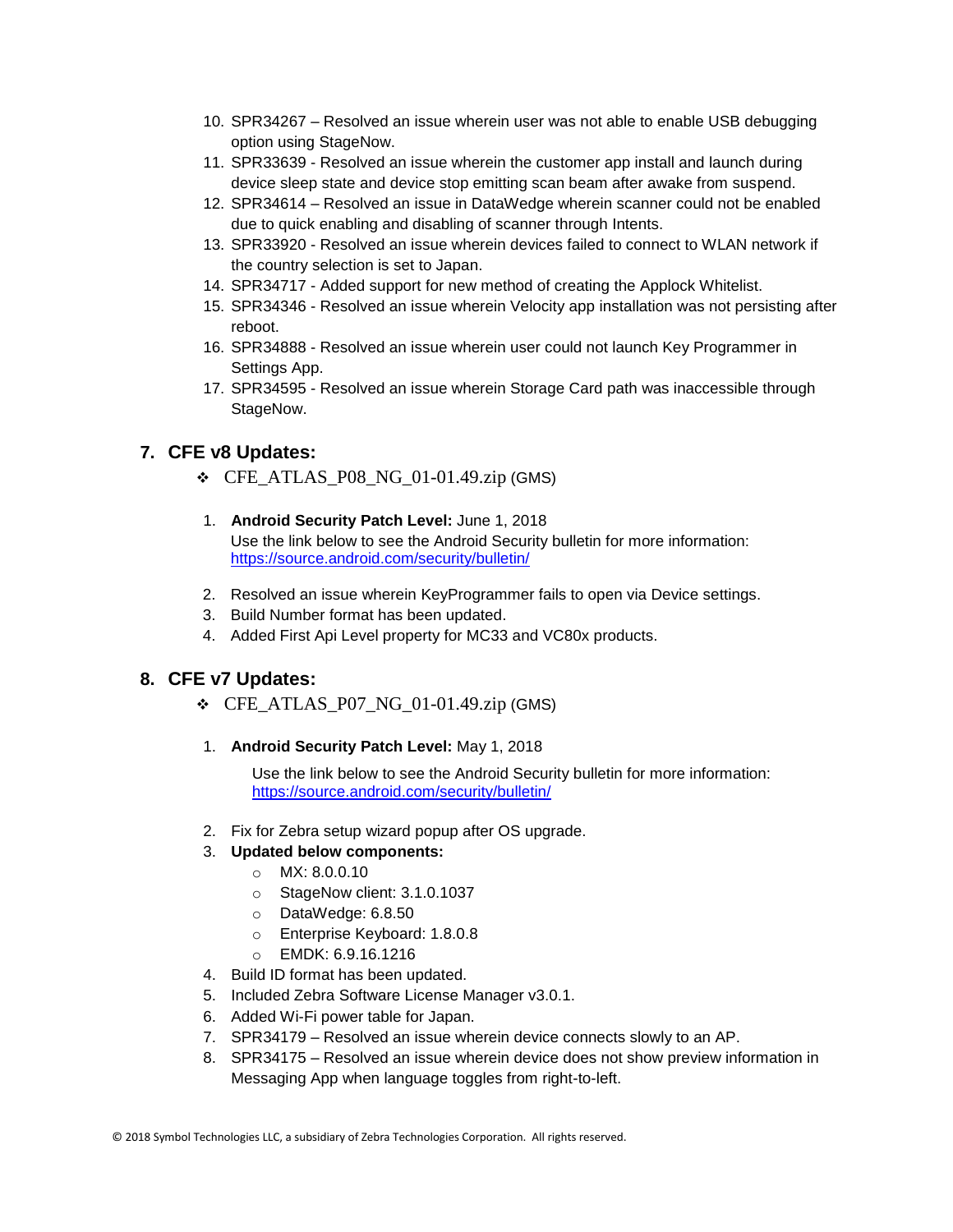- 9. SPR34259 Added support to use USBMgr CSP to limit the standard 4 options on device to only allow UsbExternalStorageUsage.
- 10. SPR34307 Resolved an issue wherein the device was unable to be staged via StageNow.
- 11. SPR34083/34014/32519 Resolved an issue wherein disabling WWAN radio via Airwatch using StageNow XML fails.
- 12. SPR33977 Resolved an issue wherein set time zone issue observed with StageNow.
- 13. SPR34213/31491 Resolved an issue wherein the device was unable to stage via StageNow.
- 14. SPR34420 Resolved an issue wherein floating scan bubble issue observed with Enterprise Keyboard.
- 15. SPR33755 Resolved an issue wherein the Whitelisted apps were unable to submit XML to MX.
- 16. SPR33207 Resolved an issue wherein the Device Diagnostic tool had an issue with reading the Battery Cycles in the application for PP+ batteries.
- 17. SPR33671 Resolved an issue wherein user was unable to create WIFI profile with username as backslash followed by number.
- 18. SPR33862 Resolved an issue wherein the Screen Time off settings using Display manager CSP was not working.
- 19. SPR33973 Resolved an issue wherein erroneously loading default profile by providing feature to ignore disabled profiles in DataWedge.
- 20. SPR33848 Added support to included category field in intent profile in StageNow.
- 21. SPR34189 Resolved an issue wherein low ram and oom limit adjustments to provide more free memory.
- 22. SPR33876 Resolved an issue wherein Display Timeout was unable set via StageNow.
- 23. SPR33607 Resolved an issue where few fresh devices were unable to stage after unbox the device.
- 24. SPR33538 Resolved an issue wherein the Scanner beam stuck off and No LED beam while pressing scanner button.
- 25. SPR33981 Resolved an issue Czech Republic Regulatory Country could not be set using Wifi config profile.
- 26. Added Enterprise Browser package (com.symbol.enterprisebrowser) to white listed apps.
- 27. Resolved an issue wherein Settings App crashes while performing "Network Settings Reset".
- 28. A new device settings menu and an initial setup screen have been added to easily configure the Zebra analytics engine. The initial setup screen will be displayed upon bootup following an Enterprise Reset or Factory Reset. This screen can be skipped on an Enterprise Reset by provisioning using a StageNow profile (PowerMgr CSP), similar to what is available for the Google setup wizard bypass.
- 29. Resolved an issue wherein Bluetooth tethering was not working.

#### **9. Update005 Updates:**

❖ CFE-VC80x\_MC33-01-01-48-NG-00-A-05.zip (GMS)

| Components | <b>New Features</b>                                                                |
|------------|------------------------------------------------------------------------------------|
| OS         | Added support for FIPS                                                             |
| Battery    | Added support for battery hotswap with up to 30 seconds for Wifi/BT<br>persistence |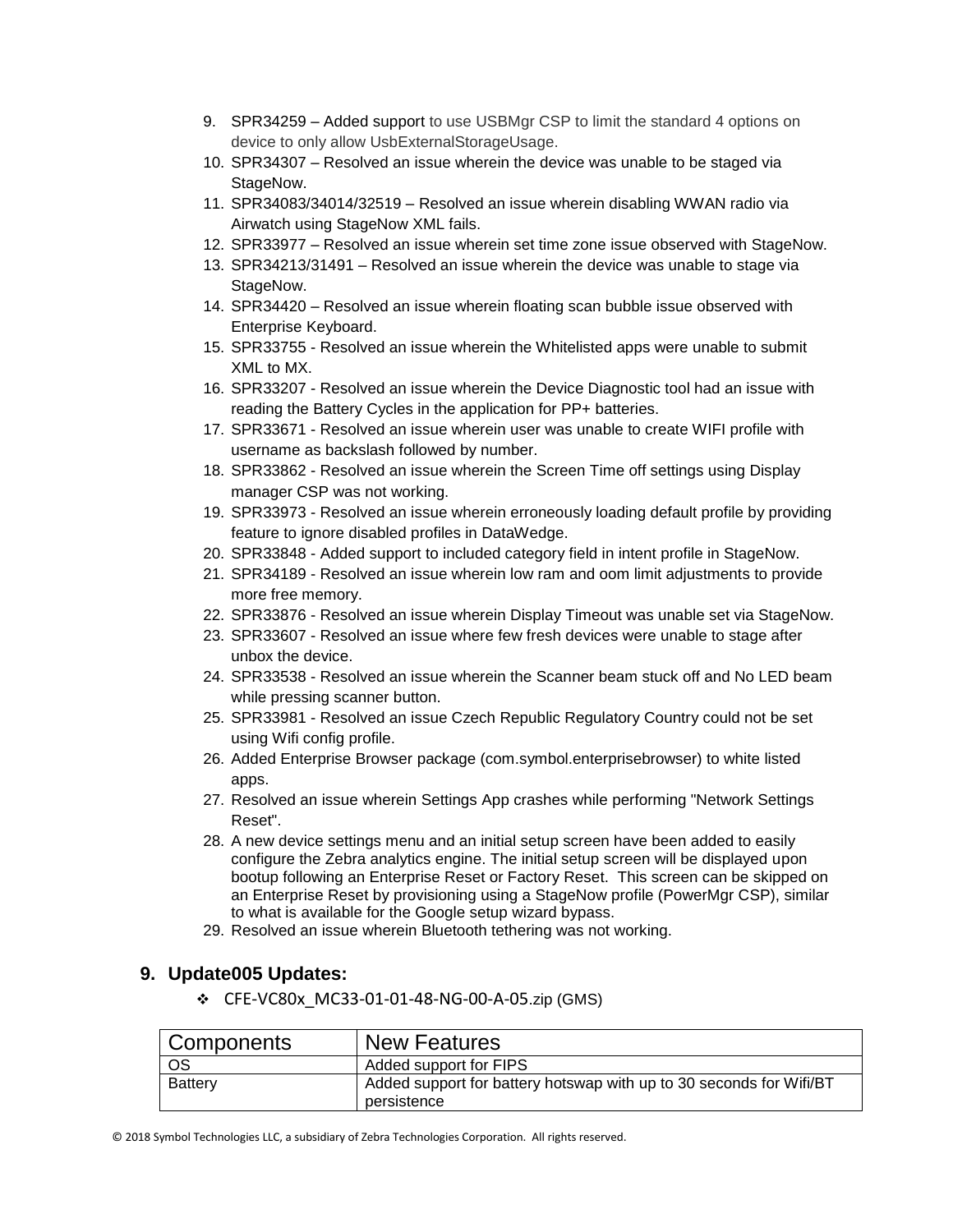| Scanning    | Added Simulscan on the part numbers with imager                                                                                                                                                                                                                                                                                                                                               |  |
|-------------|-----------------------------------------------------------------------------------------------------------------------------------------------------------------------------------------------------------------------------------------------------------------------------------------------------------------------------------------------------------------------------------------------|--|
|             | Added support for RS507x                                                                                                                                                                                                                                                                                                                                                                      |  |
|             | Fixed Bluetooth scanner firmware update failure                                                                                                                                                                                                                                                                                                                                               |  |
| DataWedge   | Fixes:<br>SPR-33973 Resolved issue where Wrong profile gets loaded<br>$\bullet$<br>when SwitchToProfile intent is used                                                                                                                                                                                                                                                                        |  |
|             | SPR 33538 - Not able to load the correct profile when Switch To<br>Profile intent is used.                                                                                                                                                                                                                                                                                                    |  |
|             | Features:                                                                                                                                                                                                                                                                                                                                                                                     |  |
|             | Changed the default Simul Scan template in a DataWedge profile<br>to "Default - Barcode 4.xml".                                                                                                                                                                                                                                                                                               |  |
|             | Added support for Dynamic template parameters in SimulScan<br>٠<br>configuration.                                                                                                                                                                                                                                                                                                             |  |
|             | Added Multibarcode support.<br>٠                                                                                                                                                                                                                                                                                                                                                              |  |
|             | Added a barcode separator for multbarcode feature.<br>$\bullet$                                                                                                                                                                                                                                                                                                                               |  |
|             | Intent API extensions:<br>$\bullet$<br>1. Added support to import full configuration database or profile<br>configuration database via intent API.                                                                                                                                                                                                                                            |  |
|             | 2. Added support to get and set configuration of Serial Input<br>Plugin settings.                                                                                                                                                                                                                                                                                                             |  |
|             | Added support to install an application while in device in suspend<br>mode and make it to work with DataWedge. (SPR - 33639)                                                                                                                                                                                                                                                                  |  |
| <b>EMDK</b> | Fixes:<br>Unable to create a DataWedge profile using EMDK Profile<br>٠<br>Manager.                                                                                                                                                                                                                                                                                                            |  |
|             | "getLabelType()" method returns "UNDEFINED" for mailmark and<br>$\bullet$<br>Hanxin barcode                                                                                                                                                                                                                                                                                                   |  |
|             | Features:                                                                                                                                                                                                                                                                                                                                                                                     |  |
|             | Enhanced Barcode Manager API:                                                                                                                                                                                                                                                                                                                                                                 |  |
|             | Added support for the Mutli-Barcode decoding feature. This<br>feature allows scanning multiple barcodes in one single scan:<br>Added new value "MULTI_BARCODE" in enum ScanMode to<br>$\circ$<br>enable decoding multiple barcodes at a time.<br>Added new class "MultiBarcodeParams" in ScannerConfig<br>$\circ$<br>with parameter "barcodeCount" to set the barcode count to be<br>scanned. |  |
|             | Enhanced SerialComm API:<br>The new flowControlMode feature has been added in the<br>SerialConfig class with RTS_CTS, XON_XOFF and NONE as<br>possible values.                                                                                                                                                                                                                                |  |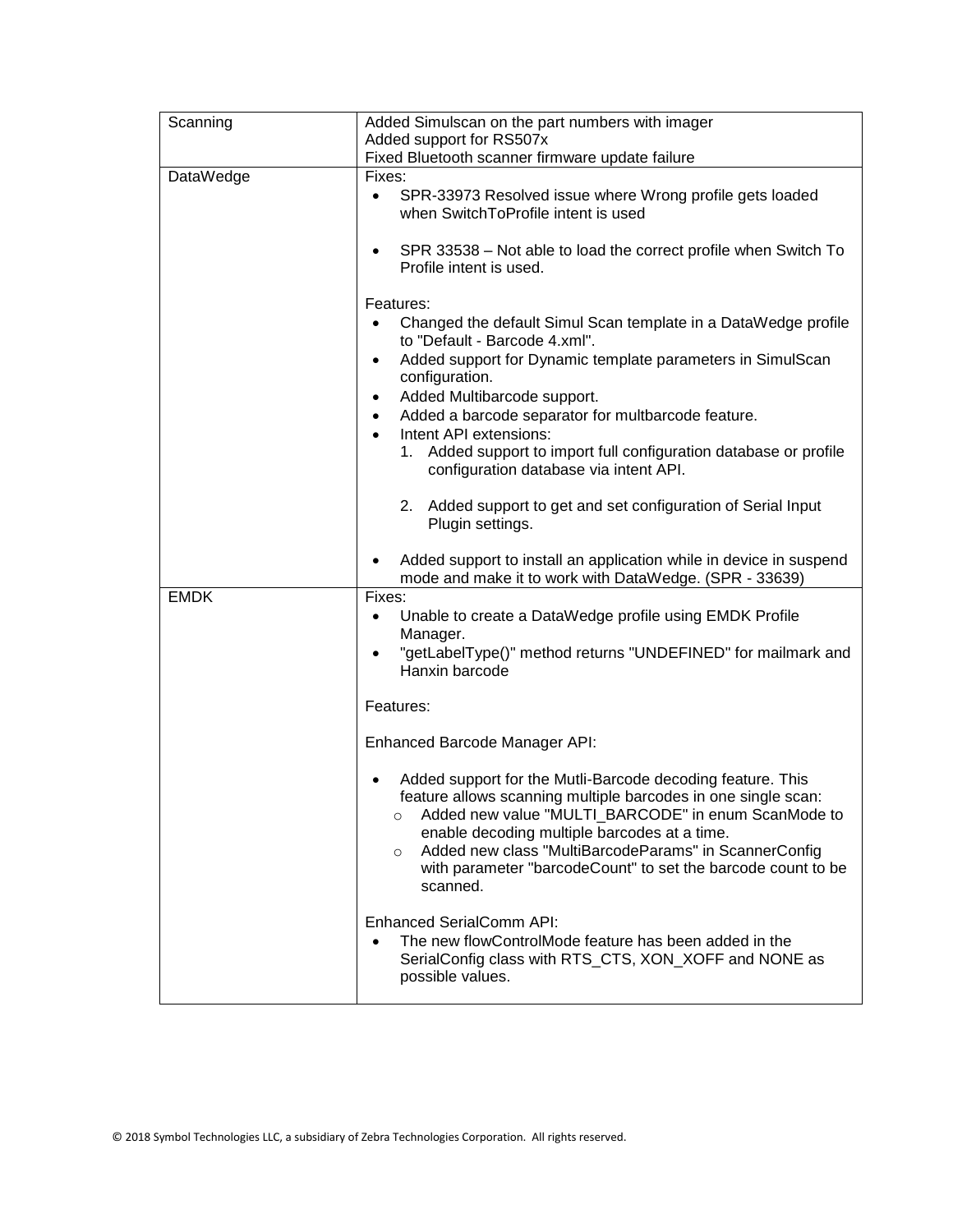| <b>MX</b>       | Fixes:<br>"Zebra Mobility Extensions Version" is shown as 1.3 on Airwatch<br>agent when UUT RAM is 85% filled<br>SPR-34145: Fixed issue where Wlan with WEP key INDEX 2 is<br>not kept |
|-----------------|----------------------------------------------------------------------------------------------------------------------------------------------------------------------------------------|
| OEMConfig       | Fixes:<br>"SignalOccurrenceOfThreat" parm is not added in threatStep                                                                                                                   |
| Ivanti Velocity | Integrated Velocity ATTE 2.0                                                                                                                                                           |

#### **10.CFE v4 Updates:**

- ❖ CFE-VC80x\_MC33-01-01-48-NG-00-A-04.zip (GMS)
- 1. **Android Security Patch Level:** March 5, 2018

Use the link below to see the Android Security bulletin for more information: <https://source.android.com/security/bulletin/>

#### 2. **Updated below components:**

- o Datawedge: 6.7.34
- o StageNow: 2.10.1.1386
- o EMDK: 6.8.20.1120
- o MX: 7.2.0.6
- o File browser: 1.19.1.2
- 3. SPR33311 Resolved an issue wherein RS507 is unable to connect via Bluetooth using Voxware voice application.
- 4. SPR33302 Resolved an issue wherein disabling the oval capacitive key via StageNow fails.
- 5. SPR34267 Resolved an issue wherein USB debugging failed to get enabled via StageNow.
- 6. SPR33639 Resolved an issue wherein device stops emitting scan beam after waking up from suspend state.
- 7. SPR33799 Resolved an issue wherein DataWedge was sending char 10 instead of char 13.

#### **11.CFE v3 Updates:**

- ❖ CFE-VC80x\_MC33-01-01-48-NG-00-A-03.zip (GMS)
- 1. Spectre and Meltdown (CVE-2017-5753, 5715, 5754) remediation provided by updates to timer access for CVE-2017-13218.
- 2. Fix for bug: BT connection state does not persist across reboots, if location settings is in enabled state

## <span id="page-10-0"></span>**Device Compatibility**

This software release has been approved for use on the following devices.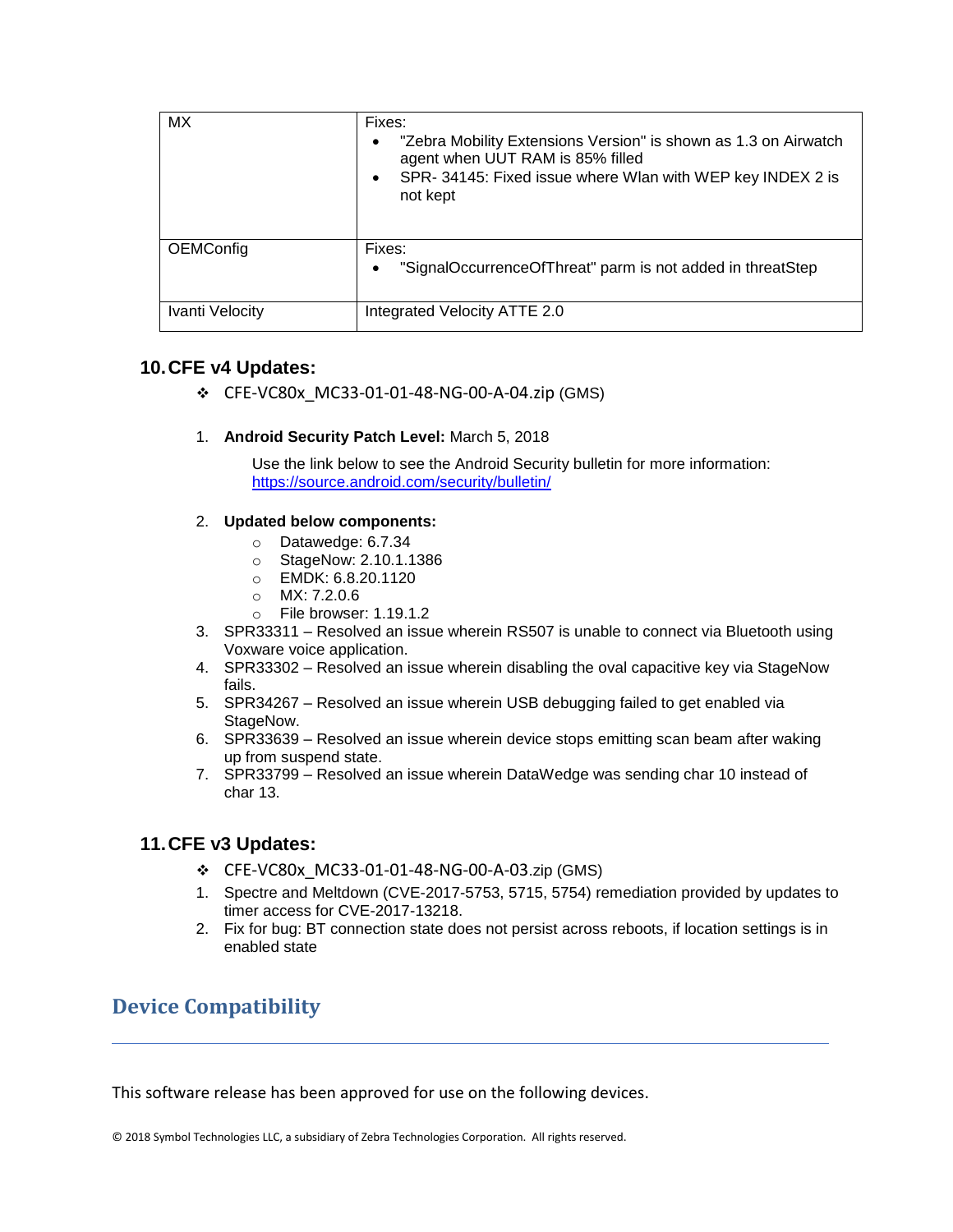| <b>Device Part Number</b> | <b>Operating System</b> | <b>Device Part number</b> | <b>Operating System</b> |
|---------------------------|-------------------------|---------------------------|-------------------------|
| MC330K-GE3HA3NA           | Android N               | MC330M-RL4SG2RW           | Android N               |
| MC330K-GE3HA3RW           | Android N               | MC330M-SI2HA2RW           | Android N               |
| MC330K-GE4HA3NA           | Android N               | MC330M-SI30A2RW           | Android N               |
| MC330K-GE4HA3RW           | Android N               | MC330M-SI3HA2NA           | Android N               |
| MC330K-GE4HA4NA           | Android N               | MC330M-SI3HA2RW           | Android N               |
| MC330K-GE4HA4RW           | Android N               | MC330M-SI40A2NA           | Android N               |
| MC330K-GI3HA3NA           | Android N               | MC330M-SI4HA2NA           | Android N               |
| MC330K-GI3HA3RW           | Android N               | MC330M-SI4HA2RW           | Android N               |
| MC330K-GI3HA4RW           | Android N               | MC330M-SI4HG2NA           | Android N               |
| MC330K-GI4HA3NA           | Android N               | MC330M-SL2HA2RW           | Android N               |
| MC330K-GI4HA3RW           | Android N               | MC330M-SL2HG2RW           | Android N               |
| MC330K-GI4HA4NA           | Android N               | MC330M-SL3HA2NA           | Android N               |
| MC330K-GI4HA4RW           | Android N               | MC330M-SL3HA2RW           | Android N               |
| MC330K-GI4HG3NA           | Android N               | MC330M-SL4HA2NA           | Android N               |
| MC330K-GI4HG3RW           | Android N               | MC330M-SN3HA2RW           | Android N               |
| MC330K-GI4HG4NA           | Android N               | MC330M-SN4HA2NA           | Android N               |
| MC330K-GI4HG4RW           | Android N               | MC330M-RL2SG2US           | Android N               |
| MC330K-GL2HA3RW           | Android N               | MC330M-SL4HG2US           | Android N               |
| MC330K-GL3HA3RW           | Android N               | MC330M-SL3HG2US           | Android N               |
| MC330K-GL3HA4RW           | Android N               | MC330M-RL4SG2US           | Android N               |
| MC330K-GL4HA3NA           | Android N               | MC330M-RL3HG2US           | Android N               |
| MC330K-GL4HA3RW           | Android N               | MC330M-SN4HG2US           | Android N               |
| MC330K-GL4HA4NA           | Android N               | MC330M-SI3HG2US           | Android N               |
| MC330K-GL4HA4RW           | Android N               | MC330M-GL4HG2US           | Android N               |
| MC330K-GL4HG3RW           | Android N               | MC330M-GL3HG2US           | Android N               |
| MC330K-RC3HA4NA           | Android N               | MC330M-GL2HG2US           | Android N               |
| MC330K-RC3HA4RW           | Android N               | MC330M-GI3HG2US           | Android N               |
| MC330K-RC3HG4RW           | Android N               | MC330M-GI2HG2US           | Android N               |
| MC330K-RC4HA4NA           | Android N               | MC330K-SN4HG3US           | Android N               |
| MC330K-RC4HA4RW           | Android N               | MC330K-SI3HG3US           | Android N               |
| MC330K-RL3HA3RW           | Android N               | MC330K-GL4HG3US           | Android N               |
| MC330K-RL3HG3RW           | Android N               | MC330K-RC4HG4US           | Android N               |
| MC330K-RL3SG3RW           | Android N               | MC330K-RC3HG4US           | Android N               |
| MC330K-RL4HA3NA           | Android N               | MC330K-GL4HG4US           | Android N               |
| MC330K-RL4HA3RW           | Android N               | MC330K-GI3HG3US           | Android N               |
| MC330K-RL4HG3NA           | Android N               | MC330K-SP4HG4US           | Android N               |
| MC330K-SB3HA4NA           | Android N               | MC330K-SP3HG4US           | Android N               |
| MC330K-SB3HA4RW           | Android N               | MC330K-SB3HG4US           | Android N               |
| MC330K-SB3HG4RW           | Android N               | MC330K-SE4HG3US           | Android N               |
| MC330K-SB4HA4NA           | Android N               | MC330K-SE3HG3US           | Android N               |
| MC330K-SB4HA4RW           | Android N               | MC330K-SE2HG3US           | Android N               |
| MC330K-SB4HG4NA           | Android N               | MC330K-GE4HG3US           | Android N               |
| MC330K-SE2HA3RW           | Android N               | MC330K-GE3HG3US           | Android N               |
| MC330K-SE3HA3NA           | Android N               | MC330K-GE2HG3US           | Android N               |
| MC330K-SE3HA3RW           | Android N               | MC330K-SG4HG4US           | Android N               |
| MC330K-SE4HA3NA           | Android N               | MC330K-SG3HG4US           | Android N               |
| MC330K-SE4HA3RW           | Android N               | MC330K-SG2HG4US           | Android N               |
| MC330K-SG3HA4NA           | Android N               | MC330K-GE4HG4US           | Android N               |
| MC330K-SG3HA4RW           | Android N               | MC330K-GE2HG4US           | Android N               |
| MC330K-SG4HA4NA           | Android N               | MC330K-GI3HG3US01         | Android N               |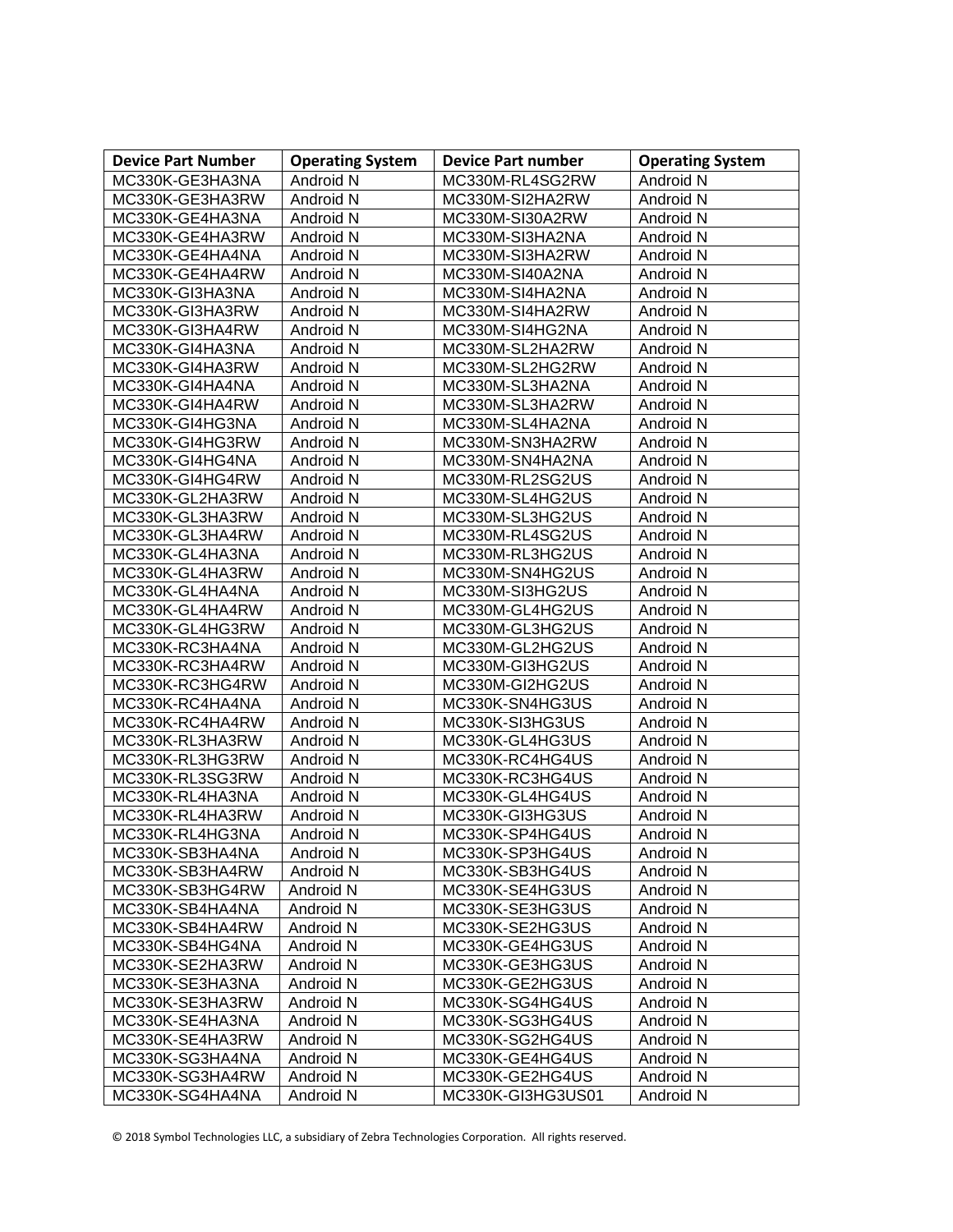<span id="page-12-0"></span>

| MC330K-SI2HA3RW | Android N | MC330M-SN3HG2RW   | Android N |
|-----------------|-----------|-------------------|-----------|
| MC330K-SI3HA3NA | Android N | MC330M-SL3HG2RW   | Android N |
| MC330K-SI3HA3RW | Android N | MC330M-SI4HG2RW   | Android N |
| MC330K-SI3HG3RW | Android N | MC330M-SI3HG2RW   | Android N |
| MC330K-SI4HA3NA | Android N | MC330M-SI2HG2RW   | Android N |
| MC330K-SI4HA3RW | Android N | MC330M-RL3HG2RW   | Android N |
| MC330K-SI4HG3NA | Android N | MC330M-RL2SG2RW   | Android N |
| MC330K-SL2HA3RW | Android N | MC330M-GL4HG2RW   | Android N |
| MC330K-SL4HA3RW | Android N | MC330M-GL2HG2RW   | Android N |
| MC330K-SN3HA3RW | Android N | MC330M-GI4HG2RW   | Android N |
| MC330K-SN4HA3NA | Android N | MC330M-GI4HG2IN   | Android N |
| MC330K-SN4HA3RW | Android N | MC330M-GI3HG2IN   | Android N |
| MC330K-SP3HA4NA | Android N | MC330M-GI2HG2RW   | Android N |
| MC330K-SP3HA4RW | Android N | MC330K-SP4HG4RW   | Android N |
| MC330K-SP4HA4NA | Android N | MC330K-SP3HG4RW   | Android N |
| MC330K-SP4HA4RW | Android N | MC330K-SN4HG3RW   | Android N |
| MC330M-GI2HA2NA | Android N | MC330K-SN3HG3RW   | Android N |
| MC330M-GI2HA2RW | Android N | MC330K-SL4HG3RW   | Android N |
| MC330M-GI30A2RW | Android N | MC330K-SL2HG3RW   | Android N |
| MC330M-GI3HA2IN | Android N | MC330K-SI4HG3RW   | Android N |
| MC330M-GI3HA2NA | Android N | MC330K-SI2HG3RW   | Android N |
| MC330M-GI3HA2RW | Android N | MC330K-SG3HG4RW   | Android N |
| MC330M-GI3HG2RW | Android N | MC330K-SG2HG4RW   | Android N |
| MC330M-GI40A2NA | Android N | MC330K-SE4HG3RW   | Android N |
| MC330M-GI4HA2IN | Android N | MC330K-SE3HG3RW   | Android N |
| MC330M-GI4HA2NA | Android N | MC330K-SE2HG3RW   | Android N |
| MC330M-GI4HA2RW | Android N | MC330K-SB4HG4RW   | Android N |
| MC330M-GI4HG2NA | Android N | MC330K-RL4HG3RW   | Android N |
| MC330M-GL2HA2NA | Android N | MC330K-RC4HG4RW   | Android N |
| MC330M-GL2HA2RW | Android N | MC330K-GL4HG3RW   | Android N |
| MC330M-GL3HA2NA | Android N | MC330K-GL3HG4RW   | Android N |
| MC330M-GL3HA2RW | Android N | MC330K-GL3HG3RW   | Android N |
| MC330M-GL3HG2RW | Android N | MC330K-GL2HG3RW   | Android N |
| MC330M-GL40A2NA | Android N | MC330K-GI3HG4RW   | Android N |
| MC330M-GL40A2RW | Android N | MC330K-GI3HG3RW   | Android N |
| MC330M-GL4HA2NA | Android N | MC330K-GE4HG4RW   | Android N |
| MC330M-GL4HA2RW | Android N | MC330K-GE4HG3RW   | Android N |
| MC330M-RL2SA2NA | Android N | MC330K-GE3HG3RW   | Android N |
| MC330M-RL2SA2RW | Android N | MC330K-GE2HG4RW   | Android N |
| MC330M-RL3HA2NA | Android N | MC330K-GE2HG3RW   | Android N |
| MC330M-RL3HA2RW | Android N | MC330K-GI3HG3RW01 | Android N |
| MC330M-RL3SA2NA | Android N | MC330K-GE2HA3US   | Android N |
| MC330M-RL3SA2RW | Android N | MC330K-GE2HA4US   | Android N |
| MC330M-RL3SG2NA | Android N | MC330K-SE2HA3US   | Android N |
| MC330M-RL3SG2RW | Android N | MC330K-SG2HA4US   | Android N |
| MC330M-RL40A2NA | Android N | MC330K-GE2HA3RW   | Android N |
| MC330M-RL4SA2NA | Android N | MC330K-GE2HA4RW   | Android N |
| MC330M-RL4SA2RW | Android N | MC330K-SG2HA4RW   | Android N |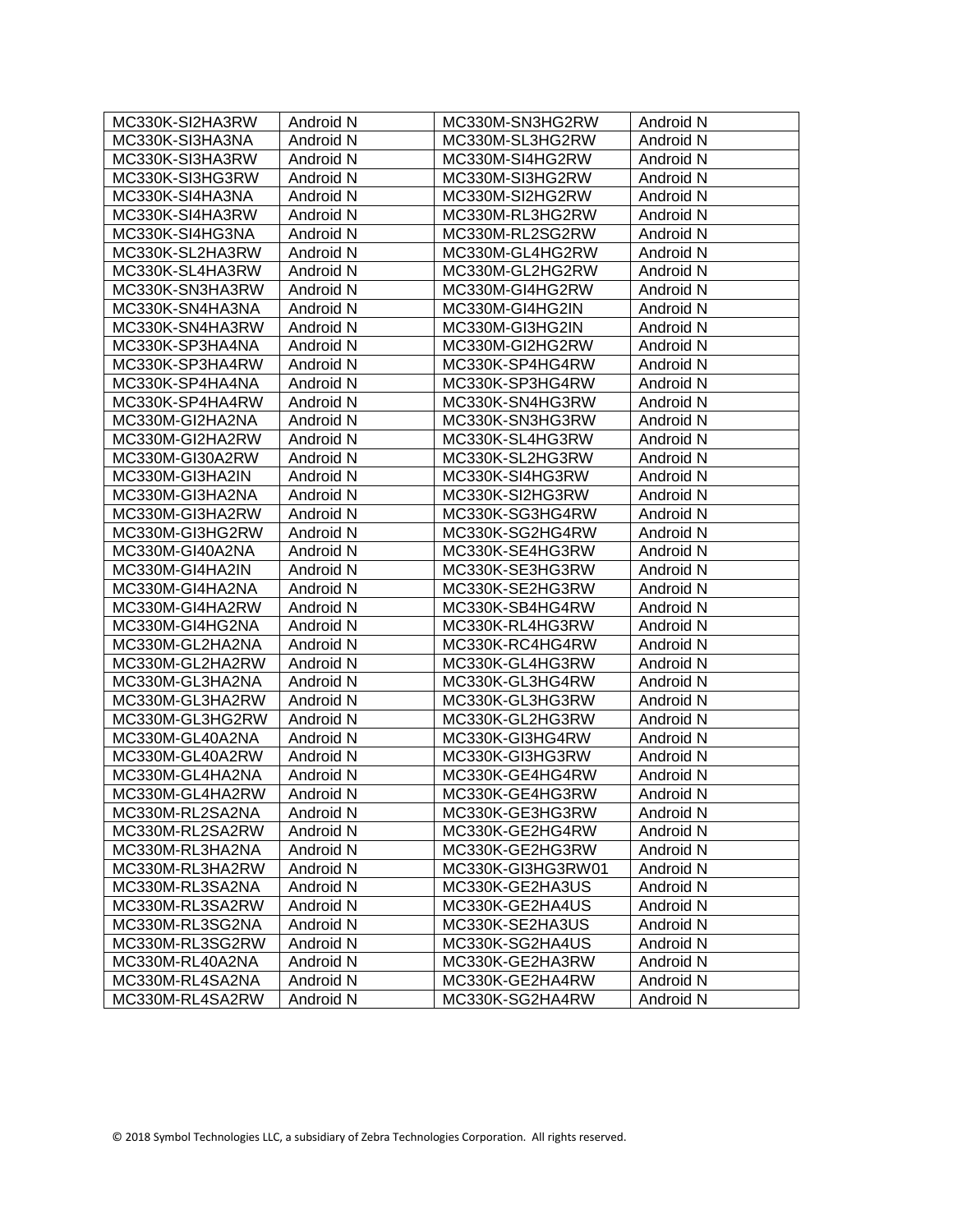## **Installation Requirements**

Install baseline 01-01-48-NG-00-A (GMS)

#### **IMPORTANT NOTE:**

- Upgrading to this OS version (01-01-49.00-NG-U14-STD LG patch v14) blocks the downgrade prior to Update005 releases.
- Users updating from 01-01-49-NG-00-A BSP baseline to LG patch v14 will be allowed only to downgrade till Update005, using the Update005 package. The Base OS versions cannot be flashed anymore.

## <span id="page-13-0"></span>**Installation Instructions**

#### **Using ADB Sideload**

*The installation instructions assume you have ADB installed on your PC (the adb drivers and such) and your MC33x has Developer options enabled and USB debugging ON: Instructions on HOW TO enable ADB is also captured in Integrator guide.*

- 1. Connect the MC33x to the PC using the USB data cable or through the cradle.
- 2. You may need to pull down the top menu and if you see "USB for charging", touch it and then change it to "File transfers".
- 3. Open Command Prompt, run *"adb devices"* and check to see if you are able to see the device's serial number.

If yes, proceed to next step

If not please get the PC set up with the proper drivers or install an External SD Card.

- 4. You may also get a pop up on your PC (Win 7) that you will be connected as a Portable MediaPlayer. This can be ignored.
- 5. Download Image
	- a. **CFE\_ATLAS\_01-01-49.00-NG-U14-STD.zip** listed above in content section
	- b. Reset files (Optional)
- 6. Entering into Recovery Mode
	- a. Option 1: In Command Prompt, type *"adb reboot recovery" and click enter*.
	- b. Option 2:
		- Gun device: Reboot the device and keep the GUN (grip) trigger held.
		- Brick device: Reboot the device and hold both scan triggers on either side of device simultaneously.
			- When Zebra Technologies logo appears on the screen release the trigger
- 7. MC33x will reboot and land up on the Android Recovery screen.
- 8. If applying patch via sideload method
	- a. Use UP and DOWN keys on the keypad to navigate up/down highlight item
	- b. Use ENTER key on the keypad to select menu item "Apply update via adb sideload"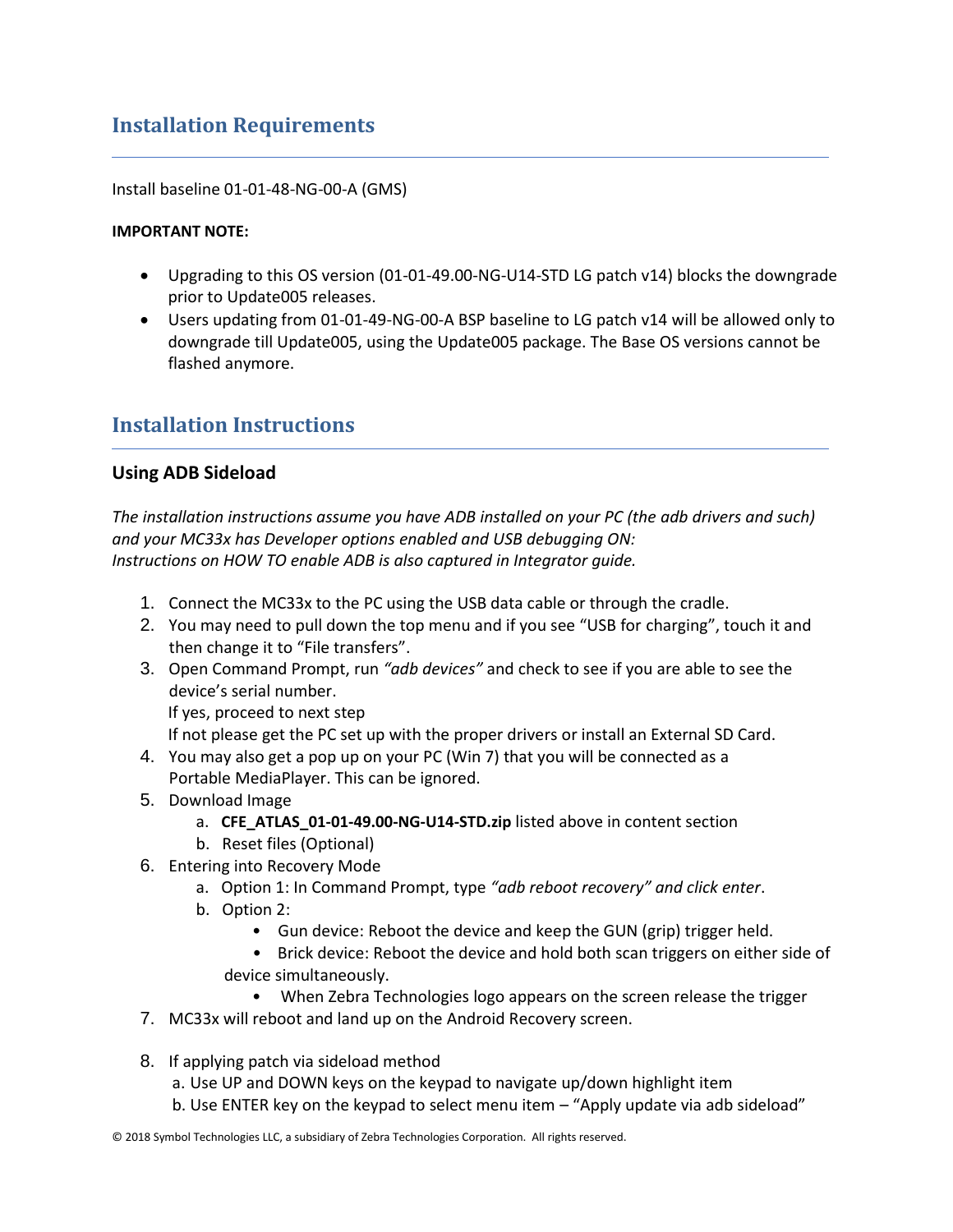- 9. With your Command Prompt, open, type "adb sideload" and add a space and then drag and drop the patch file on to it and click enter.
	- a. Your PC screen will show files being installed and a little blue horizontal progress bar on your device will show status… And after about 6 minutes (could be 10+ minutes if installing GMS) it should be done and you should be back at the Android Recovery screen.
	- b. Repeat above steps for all mandatory packages
- 10. *"Reboot system now"* is highlighted. Press the Power Key to Reboot.
- 11. Device reboots and you see Zebra on top and POWERED BY android at the bottom and after about 1 minute will transition to the MC33X splash screen with 5 dancing white dots at bottom… it will stay at this screen for a little over another minute *(could be another 7+ minutes if installing GMS)* and then you are at the Factory "Welcome" screen.
- 12. If you installed a GMS BSP, you will need to complete the process by setting up Wi‐Fi and E‐ mail accounts and such. If on AOSP (non‐GMS), there is no process to follow.
- 13. At the Home Screen, we need to verify that the BSP upgrade took place and set the Date & Time.
	- a. Go to "Settings" and scroll down to "About phone" and look at the "Build number". It should start with "**01-01-49.00-NG-U14-STD**". Now you are on the correct BSP.
	- b. Setting the Date and Time. If you associate to a WLAN AP, do so now, as it should automatically set the time and date… the only thing left is to set the time zone. Go to "Settings" and scroll to and select "Date & time". Scroll down to and select "Select time zone", and scroll down to and select the appropriate time zone and you are done.
- 14. To Check the Android Patch Level after installing the CFE package in the device,
	- a. Settings->About Phone->SW Components: Device Update Version: **14**
	- b. ADB Shell method: Execute following command from PC's command prompt:
		- \$ adb shell getprop ro.device.patch.version
			- \$ **14**
- 15. Now you are all set to use your MC33X.

## **Using External SD card**

- 1. Plug the MC33X into the USB & Charging Cable and then the Cable to the PC. If you have a Cradle with USB connectivity, you may use that as well.
- 2. You may need to pull down the top menu and if you see "USB for charging", touch it and then change it to "File transfers".
- 3. Download **CFE\_ATLAS\_01-01-49.00-NG-U14-STD.zip** and drag & drop the file on External SD card
- 4. Entering into Recovery Mode
	- Gun device: Reboot the device and keep the GUN (grip) trigger held.
	- Brick device: Reboot the device and hold both scan triggers on either side of device simultaneously.
		- When Zebra Technologies logo appears on the screen release the trigger
- 5. Your MC33X will reboot and land up on the Android Recovery screen.